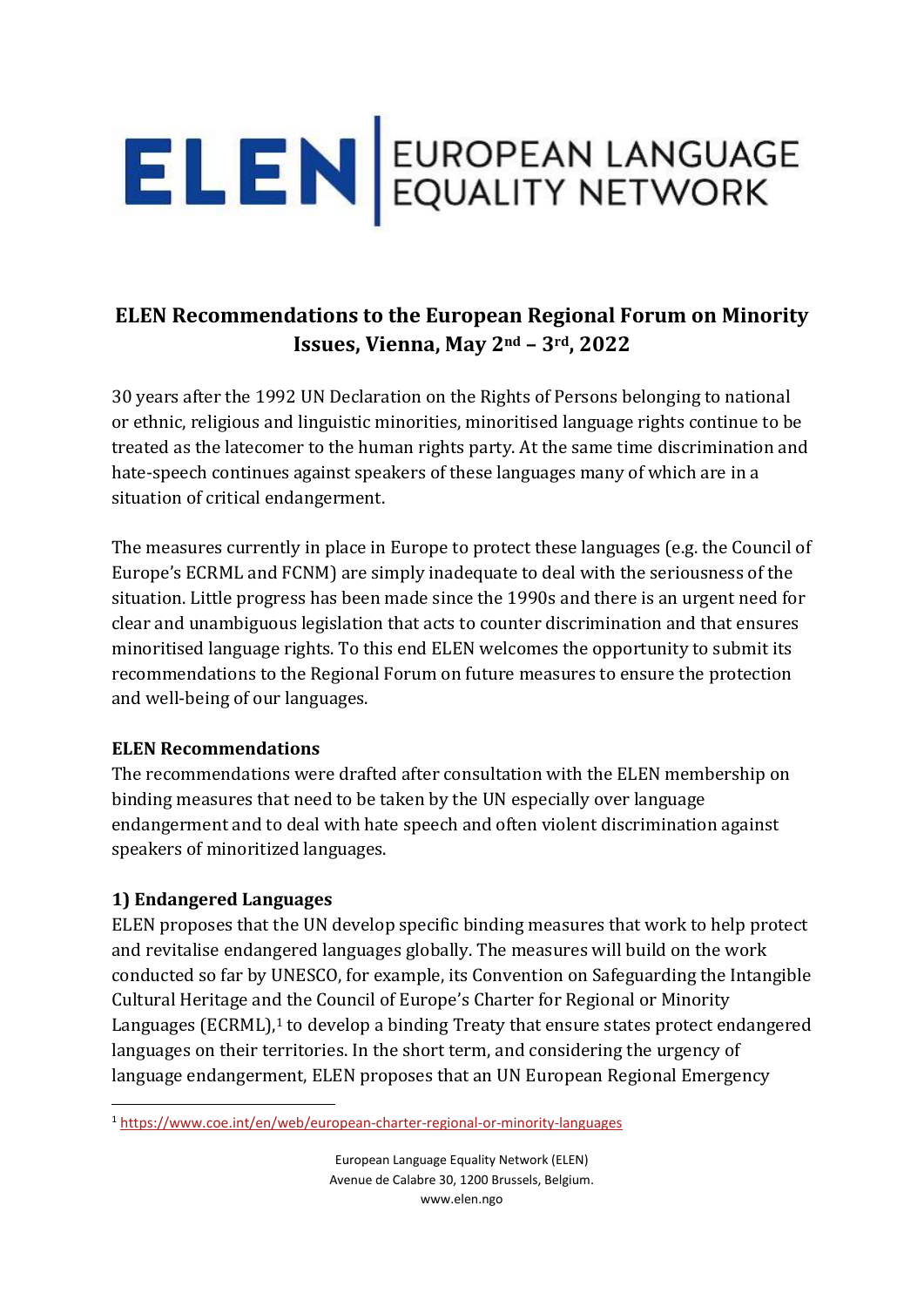Commission on Language Endangerment, backed with sufficient powers and funding to act, be established in order to ascertain the immediate action necessary required to intervene to protect European endangered languages.

#### **2)Minoritised language rights**

ELEN is calling for specific binding measures that upholds the language rights of minoritised language speakers. In 2022 there are still no clear, unambiguous language rights for minoritized language speakers. People still cannot use their language for access to justice, in court, with the local administration, in school, or at work. Certain states have institutionalised discrimination against their 'regional' languages, as well as undermining immersion education. Many minority language speakers meet with passive aggression, others meet with overt aggression, and all the time in a Europe that is supposed to value its linguistic diversity. The Council of Europe's ECRI has defined minoritised language discrimination as a form of racism. While many States have ratified the Council of Europe's Charter for Regional or Minority Languages (ECRML) this instrument does not provide any actual language rights. Therefore, binding measures are needed that ensure minoritised language rights and which act to end discrimination on the grounds of language. Furthermore, ELEN proposes that the existing UN Declaration on the Rights of Minorities (1992) is made into a binding Treaty by upgrading it to the status of a UN Convention.

### **3)European Languages Ombudsperson (or Commissioner)**

Canada, Ireland and Wales all have language commissioners who work to ensure the protection of language rights. In order to effectively manage European language diversity, and in particular to uphold the rights of those who speak European minoritised languages, ELEN proposes that the post of European Languages Commissioner or Ombudsperson is created.

The post could be created jointly with the Council of Europe and the EU and would work to ensure that the Charter for Regional or Minority Languages is fully implemented, for example, as well as working to monitor language rights in each Member-State. The Commissioner would be supported by a language rights observatory.

## **4) UN consultation with civil society and States on managing European linguistic diversity.**

ELEN recommends that the UN launch a consultation on planning for managing European language diversity that meaningfully promotes, protects and works towards equality and usage for all European minoritized languages, based on the 2016 Donostia Protocol<sup>2</sup> and recommended in the EU's Platform for Multilingualism Report. <sup>3</sup>

<sup>2</sup> <https://protokoloa.eus/?lang=en>

<sup>&</sup>lt;sup>3</sup> [https://elen.ngo/wp-content/uploads/2016/05/report-civil-society\\_en.pdf](https://elen.ngo/wp-content/uploads/2016/05/report-civil-society_en.pdf)